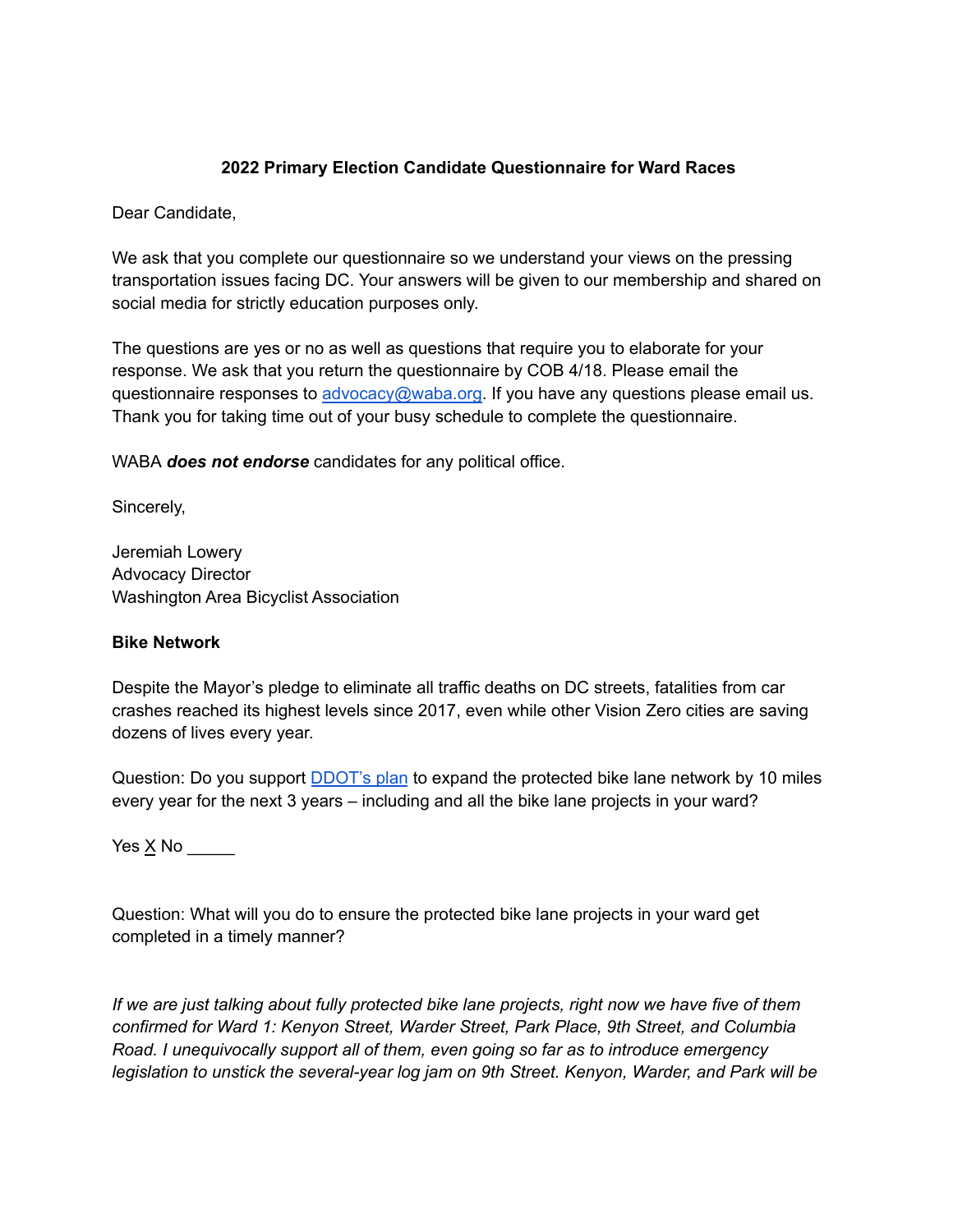*completed this year, and I am very excited to champion an ambitious project on Columbia Road that protects all vulnerable road users.*

*There are a few different roles a Councilmember can play in this process. First and most definite is advocating for and voting to approve budgets that give the DDOT Active Transportation team (and other divisions that work on bike projects) the resources, staffing, and capital budget they need to do this work effectively.*

*Beyond that is my oversight role; as with all my work on the Council, I do not consider performance oversight to just be a time that comes around once a year. In this case, for example, it is not enough to ask the DDOT Director every spring whether they're building that bike lane or not. For transportation projects, oversight looks more like deep engagement with the agency to shape and shepherd projects. Me and my team work extensively with ANCs and residents and often help facilitate and broker conversations with the agency.*

*I have found it is very helpful to directly work with project leads and engineers at DDOT making sure they are aware of neighborhood context and desired outcomes and helping them feel confident in moving forward and doing the right thing — much better than asking for their manager and demanding to know why something isn't happening.*

*As opposed to the budget, this kind of oversight is much more soft-skilled and dynamic, but is often what greases in the gears (as opposed to throwing sand in them).*

*For a concrete example, a Notice of Intent was just issued to extend the Kenyon Street ("Crosstown") cycle track from its current terminus at Warder Street west to 11th Street. Originally, that phase of the Crosstown project was only going to bring Kenyon one block further west, to Georgia Avenue. This was not a budget constraint. I was able to work with the ANC and DDOT to ensure that the project was extended further west to connect to the rest of the network; this happened by publicly expressing support, discussing neighborhood context, and understanding what the agency needed to be able to expand the scope of the project. This all is able to translate into much clearer and more robust community engagement, where we are elevating residents as partners in executing a vision for greater safety, rather than drawing battle lines for or against a project.*

*For lack of a better term, there is also the political influence a Councilmember can have on this process. Ultimately, I think we need to move away from this. People are dying on our roads everywhere, and I think the Council has very clearly expressed our policy priorities in our climate goals, Vision Zero legislation (including the PBL mandate provision), MoveDC, and the budget. Those policies need to be swiftly executed rather than needing to be consistently re-litigated.*

*Beyond the confirmed projects in the works for Ward 1, I want to actively get more on the docket in the near term. Part of that can come from PBLs being installed alongside dedicated bus lanes, of which we have several in the works.*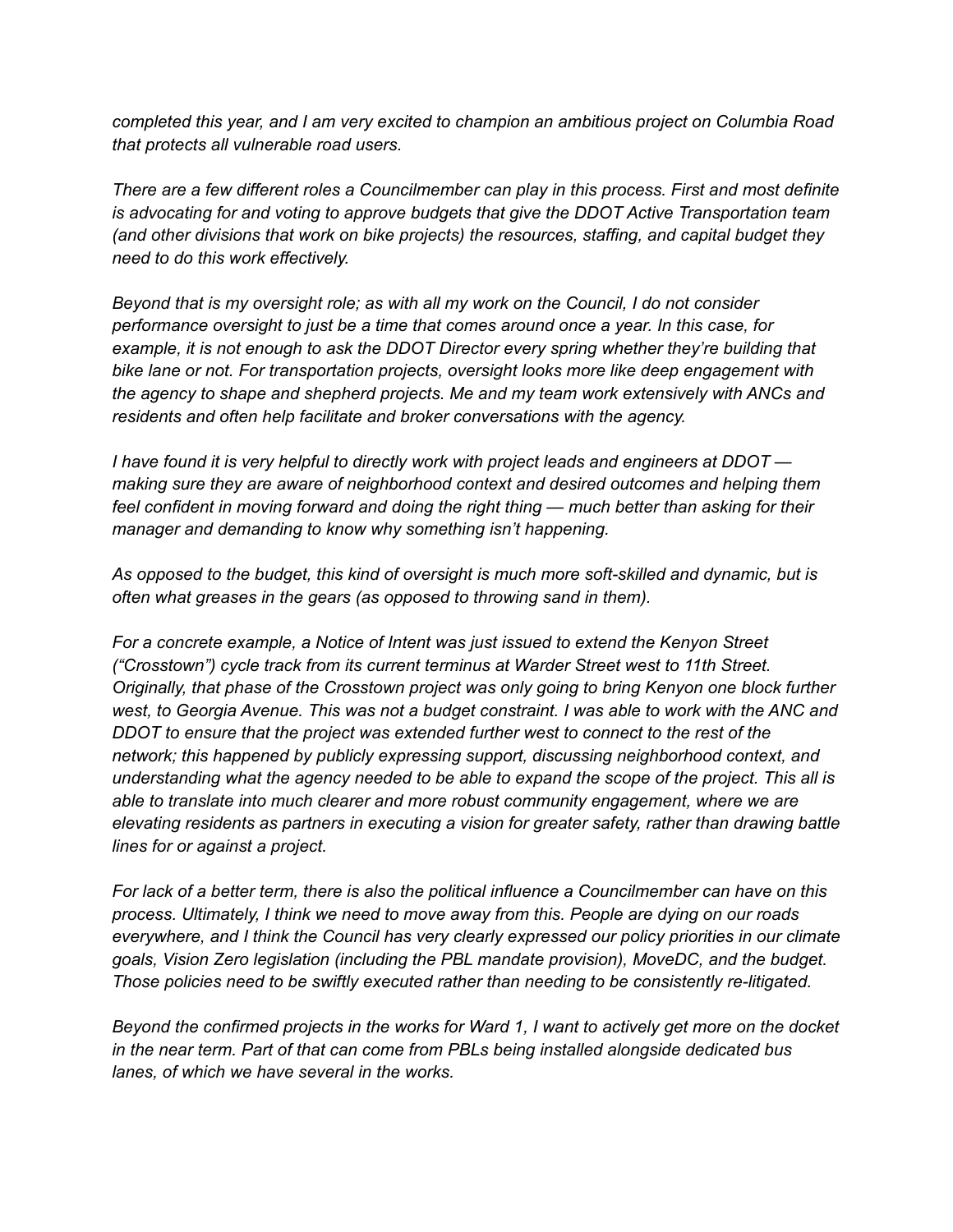*Ward 1 is the least car-oriented part of the District and we still have work to do to make sure our streets actually reflect that truth.*

## **Budget**

Bike lanes are an incentive for District residents who choose to travel in ways that conserve land, energy, and fuel and they also fight climate change. DDOT's long-range plan envisions miles of protected bicycle lanes – which makes bicycling safer, easier and more popular and also reduces fuel use.

Question: Will you press DDOT to accelerate plans for more protected bike lanes (which may repurpose driving lanes and street parking) and budget adequate money for DDOT to build these bike lanes? Including ensuring DDOT has the staff and resources in the budget to complete the projects at a rapid pace?

Yes \_X\_ No \_\_\_\_\_\_

Question: What other budgetary biking and transportation items will you fight for and prioritize?

*Bus priority is at the top of my list, expanding use of smart technology and using dedicated lanes to ensure Metrobus is reliable for all those who depend on it. Transit infrastructure is inextricably linked with bicycle infrastructure, because both are needed to create a system in which it is viable for more people to no longer need a car.*

*I bike with my two children, which gives me the opportunity to see firsthand where our infrastructure is lacking. We must continue to connect our bike infrastructure across the District so we don't have large gaps, and ensure it is properly maintained. I look forward to approving an FY23 budget that includes a new dedicated fund for bike lane maintenance, as well as a program to revisit old tactical projects and start hardening infrastructure with actual bollards and concrete.*

*I am also very excited about the nascent Streets for People program, which activates and repurposes street space. Through my work on the Council, we are now moving forward with a plan to pedestrianize 18th Street in Adams Morgan, and I hope that is just the beginning. Ward 1 especially is ripe for more pedestrian plazas and shared street concepts, and I am committed to ensuring we have the resources necessary to make that a reality.*

*It is also hard to avoid talking about enforcement in all of this. I think the work I've done on the Council recently has aided the scrutiny of DPW and our ticketing, booting, and towing process. All of the automated enforcement in the world isn't going to mean much when a vehicle with several thousands of dollars in tickets, or one with an obviously counterfeit or expired tag, is allowed to continue to be on our roads.*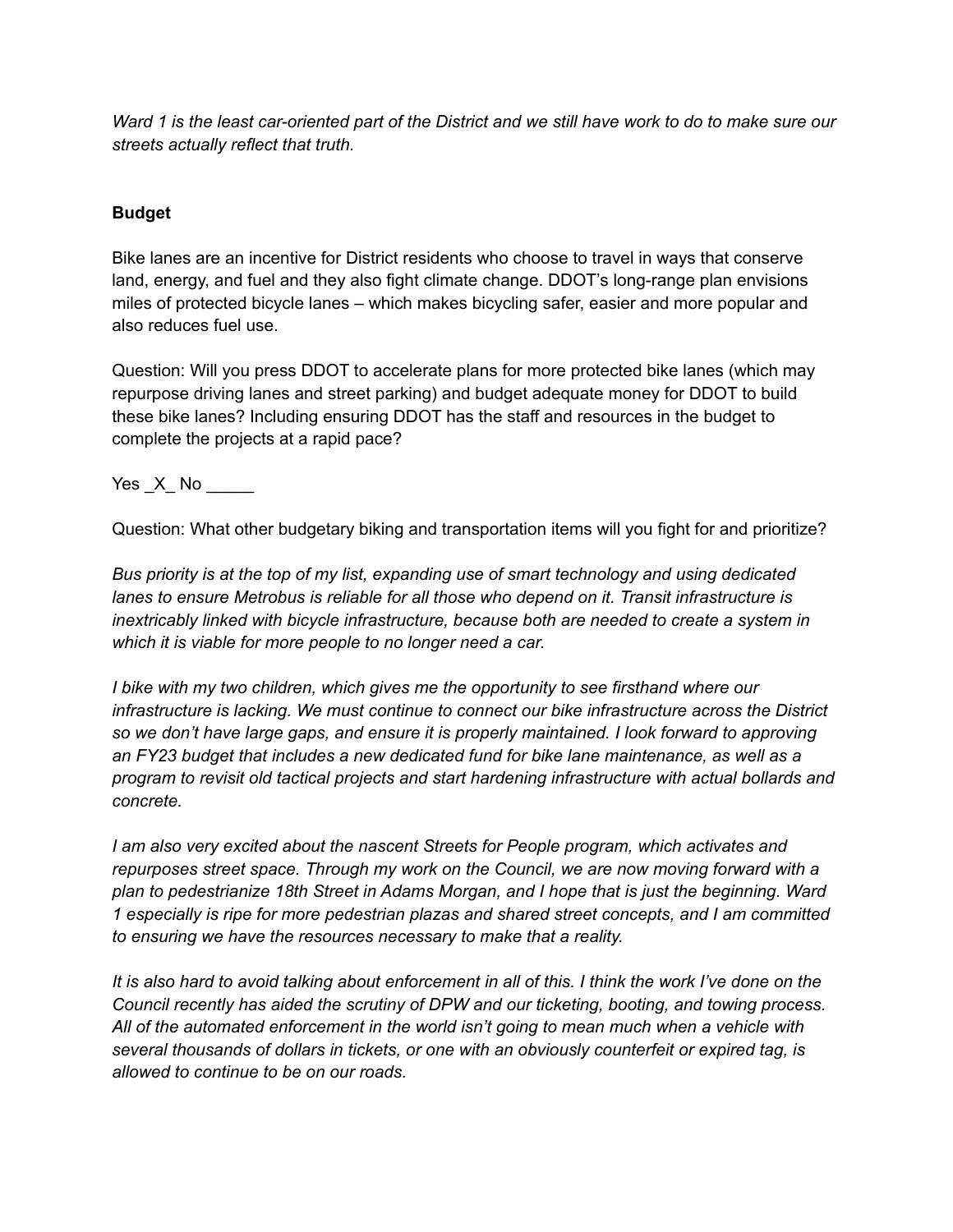## **Trails Network**

The Capital Trails Coalition seeks to create a world-class network of multi-use trails that are equitably distributed throughout the Washington DC region. The Coalition is in the process of finding funding to complete 800 miles of planned trails into pavement that people can walk and bike on. Trails are an economic boost for local economies and improve the health and well being of communities, would you support DC, alongside MD and VA, dedicating funding to complete our regional trail network?

Yes  $X$  No  $\_\_\_\_\_\_\_\_\_\$ 

Further explain how you would advocate for the completion of the DC's portion of the Trail Network?

*I am thrilled to have the opportunity in just a few weeks to vote in support of \$125 million for new or rehabilitated trails to improve connectivity to the regional trail network. As it turns out, this is an agenda item I had prioritized for the next meeting of the Metropolitan Washington Council of Governments Region Forward Committee, of which I am chair for 2022.*

*The Trail Network is a critical part of keeping our region connected, and can be a way of creating better access for marginalized or historically disconnected communities. I would support a regional dedicated funding mechanism, similar to how all jurisdictions stepped up in recent years for WMATA.*

### **Vision Zero**

Do you support the recent bills before the Transportation Committee, that would ban right turn on reds and permit the so-called Idaho stop?

Yes X No

Vision Zero - is it working and if not, what needs to be done by the District to achieve the goal of zero deaths due to traffic crashes?

*Taken one way, this is an easy question to answer: no, of course Vision Zero isn't working. Even as the total number of crashes have declined over the last year, deaths continue to rise (likely due to lower traffic volumes, higher speeds, and bigger cars). I can sense among constituents and advocates a deep fatigue and frustration in the District's Vision Zero campaign as neighbors and loved ones continue to be threatened, hurt, or killed by our roads.*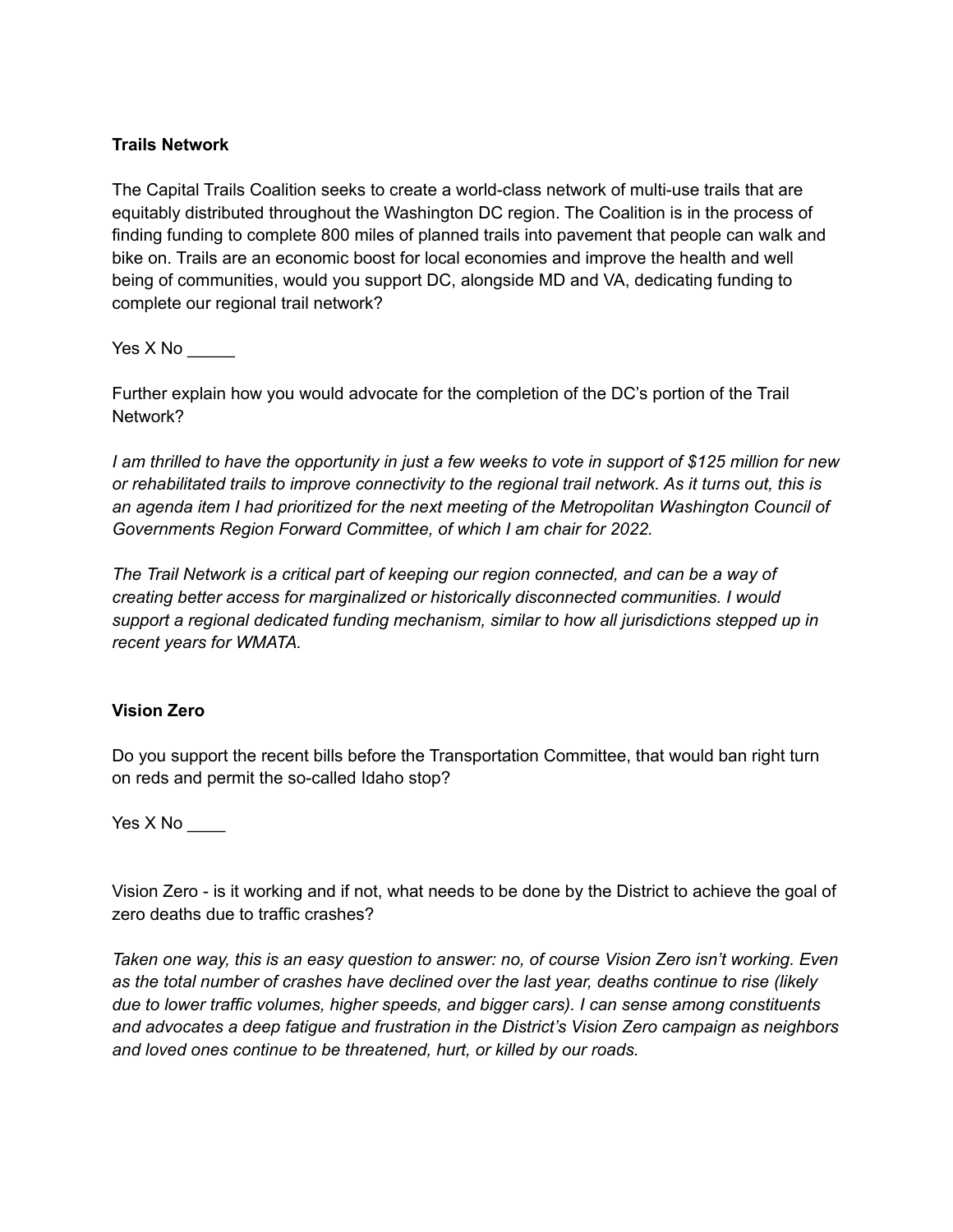*If you interpret this question another way however, it's much harder to answer cleanly by pointing to statistics. "Vision Zero" is not a program, policy, or even budget item. There are bills that are now law with Vision Zero in the name, but those came later. Calling Vision Zero just a slogan isn't exactly an insult, it's just the truth.*

*Vision Zero to me is a way of reframing the conversation and ultimately achieving both a systemic and a cultural change in the way we treat transportation. In that way, you can point to some successes in DC. Compared to a few years ago, pedestrian or cyclist victim-blaming is no longer considered a legitimate argument. Instead, the conversation very quickly pivots to how the roads created an environment that facilitated that death or injury. There is a greater understanding that we have the ability to make it harder for cars to hurt people, and we need to use our power as a government to do so in a methodical way.*

*I am not resting on what we've done so far. Right now, we need to get the Vision Zero Omnibus bill fully funded. Council is also considering a slate of bills to push us further in the direction we need to go. I'm proud to have spearheaded that renewed effort with three bills of my own: [Walk](https://www.brianneknadeau.com/updates/press-release/councilmember-brianne-k-nadeau-introduces-bill-standardize-raised-crosswalks) [Without Worry,](https://www.brianneknadeau.com/updates/press-release/councilmember-brianne-k-nadeau-introduces-bill-standardize-raised-crosswalks) [SMART Signage](https://www.brianneknadeau.com/updates/press-release/councilmember-nadeau-introduces-two-bills-improve-traffic-safety-and-street), and [Prioritizing People in Planning.](https://www.brianneknadeau.com/updates/press-release/councilmember-nadeau-introduces-two-bills-improve-traffic-safety-and-street) Beyond that, we need to focus our attention on high-injury intersections and corridors, even if that means forgoing flashier projects. We also need to proactively address dangerous and impaired driving, which contribute to the significant majority of fatal crashes.*

# **Transportation Equity Priorities**

If elected or re-elected this year, what policie(s) or legislation will you pursue in your upcoming term to ensure our transportation system is equitably moving forward?

*See the links above for legislation I have already introduced and will continue to champion if re-elected.*

*I am very interested in working on equitable traffic enforcement that ensures we are addressing dangerous driving without disproportionate impacts by race or income. That can come in the form of fines that scale to income, more automated enforcement, and many other tools; Council needs to proactively work to address this in the next Council period and I am eager to be a part of that work.*

*Safety in moving around DC also means feeling safe being who you are. We have seen continued incidents of harassment or assault on streets and public transit based on gender, sexuality, race, and ethnicity. In my first term I wrote and passed the country's first comprehensive legislation addressing street harassment, which we're now working on implementing. We can do more to identify how our current transportation network may not be serving all people equally. For example, women and those in caretaking roles [are much more](https://trid.trb.org/view/773064)*